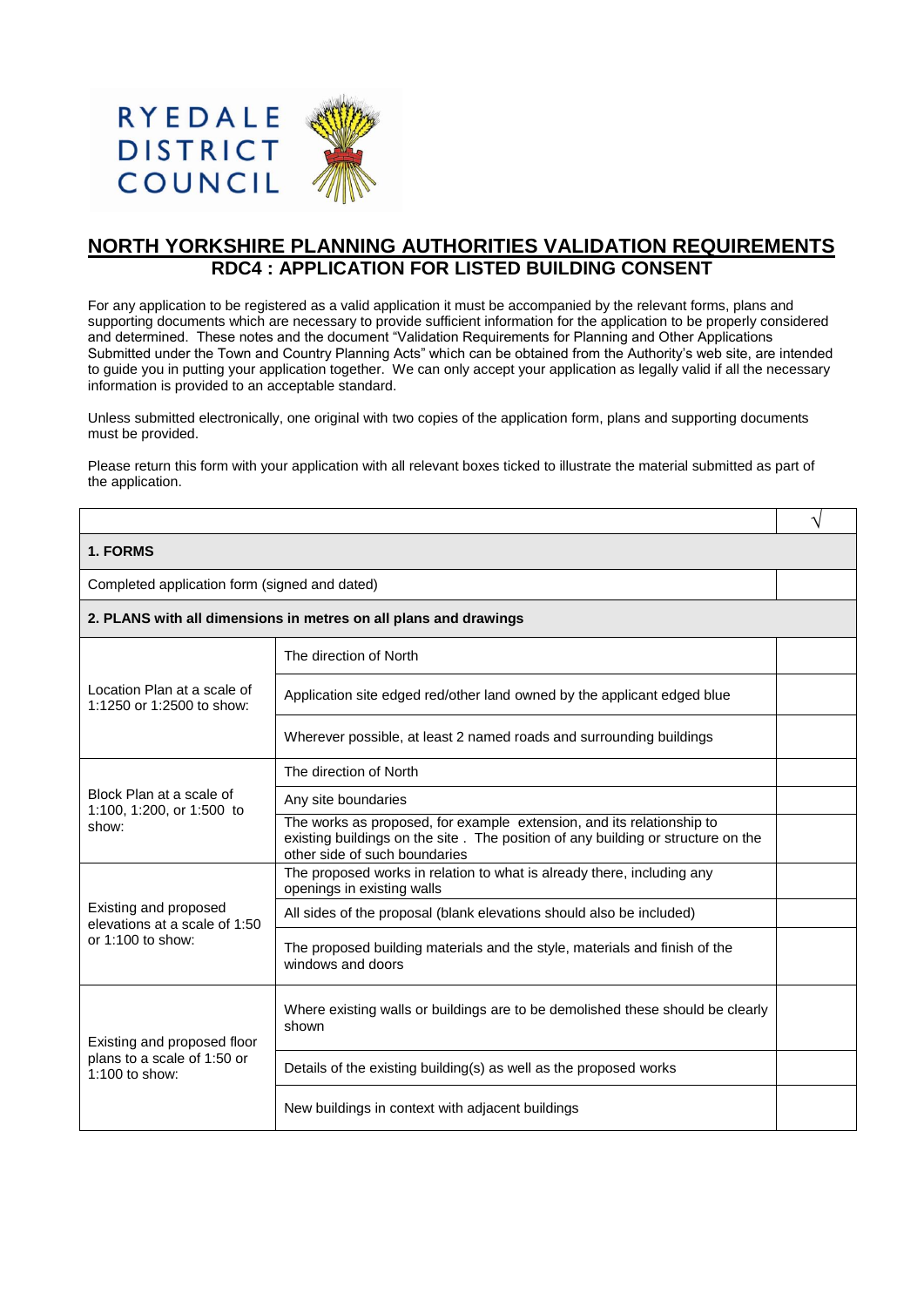| Details of features plans to<br>scale of 1:10 or 1:20                                                       | Plans to a scale between 1:10 or 1:20 to show all new doors, windows in plan and cross-<br>section (and their reveal), stairs, shop-fronts, panelling, fireplaces, plaster moulding and<br>other decorative details.                                                                                                                                                                                                                                                                                                                                                                                                                                                                                         |  |
|-------------------------------------------------------------------------------------------------------------|--------------------------------------------------------------------------------------------------------------------------------------------------------------------------------------------------------------------------------------------------------------------------------------------------------------------------------------------------------------------------------------------------------------------------------------------------------------------------------------------------------------------------------------------------------------------------------------------------------------------------------------------------------------------------------------------------------------|--|
| Existing and proposed site<br>sections and finished floor<br>and site levels to a scale of<br>1:50 or 1:100 | Where a proposal involves a change in ground levels, illustrative drawings should be<br>submitted to show both existing and finished floor levels to include details of foundations and<br>eaves.                                                                                                                                                                                                                                                                                                                                                                                                                                                                                                            |  |
|                                                                                                             | For applications involving new buildings, information to demonstrate how proposed buildings<br>relate to existing site levels (with reference to a fixed datum point) and neighbouring<br>development.                                                                                                                                                                                                                                                                                                                                                                                                                                                                                                       |  |
|                                                                                                             | In the case of a sloping site, show how proposals relate to existing ground levels or where<br>ground levels outside the extension would be modified                                                                                                                                                                                                                                                                                                                                                                                                                                                                                                                                                         |  |
| Roof plans                                                                                                  | Where appropriate, at a scale of 1:50 or 1:100 to show details such as the roofing material,<br>any openings (such as roof lights/dormers) and their location                                                                                                                                                                                                                                                                                                                                                                                                                                                                                                                                                |  |
| <b>3. CERTIFICATES</b>                                                                                      |                                                                                                                                                                                                                                                                                                                                                                                                                                                                                                                                                                                                                                                                                                              |  |
| Ownership Certificate<br>Completed                                                                          | Correct certificate - A, B, C or D as required                                                                                                                                                                                                                                                                                                                                                                                                                                                                                                                                                                                                                                                               |  |
| <b>4. OTHER REQUIREMENTS</b>                                                                                |                                                                                                                                                                                                                                                                                                                                                                                                                                                                                                                                                                                                                                                                                                              |  |
| <b>Biodiversity Survey and</b><br><b>Assessment Report</b>                                                  | Required where Listed Building Consent is sought and planning permission is not required.<br>Significant alterations are proposed to the roof or where an empty building is to be<br>subdivided or altered. This is necessary for the Local Planning authority to fulfil its<br>obligations under the NERC Act 2006, and establish any impacts on protected species such<br>as bats and barn owls. See information provided in:                                                                                                                                                                                                                                                                              |  |
|                                                                                                             | http://www.ryedale.gov.uk/attachments/article/330/Protected_species_and_habitats_form.pdf                                                                                                                                                                                                                                                                                                                                                                                                                                                                                                                                                                                                                    |  |
| <b>Heritage Statement</b>                                                                                   | A Heritage Statement (also referred to as a 'Statement of Significance and Impact') is<br>required in all cases and is a document that is necessary to understand the potential impact<br>(positive or negative) of the proposal on the significance of the Listed Building or structure,<br>and any curtilage Listed features They should be completed to a level of thoroughness<br>proportionate to the relative importance of the building or structure whose fabric or setting is<br>affected.<br>As a minimum, it will be necessary to undertake the following steps:<br>1.                                                                                                                            |  |
|                                                                                                             | relevant Historic Environment Record, statutory and local lists, the Heritage<br>Gateway, the National Monuments Record, and other relevant sources of<br>information that would provide an understanding of the history of the place and the<br>value the Listed building or structure holds for society<br>2. Examine the Listed building or structure and its setting. This should comprise a<br>thorough visual and physical analysis of the building or structure including its setting<br>and context.<br>Consider whether the nature of the significance requires an expert assessment to<br>3.<br>gain the necessary level of understanding.                                                         |  |
|                                                                                                             | For further guidance on the application of policy in relation to the Historic Environment see<br>the National Planning Policy Framework.                                                                                                                                                                                                                                                                                                                                                                                                                                                                                                                                                                     |  |
|                                                                                                             | Good practice would recommend that a Heritage Statement should contain:                                                                                                                                                                                                                                                                                                                                                                                                                                                                                                                                                                                                                                      |  |
|                                                                                                             | An analysis of the nature, extent and importance of the significance of the Listed<br>building or structure in relation to the archaeological, architectural, artistic or historic<br>interest associated with the building.<br>A description of those elements which contribute to the significance of the Listed<br>building or structure likely to be affected by the proposals<br>An assessment of the contribution which the setting makes to that significance<br>٠<br>An assessment of the likely impact which the proposals will have upon those<br>elements which contribute to the significance of the Listed building/structure.<br>The principles of, and justification for, the proposed works. |  |
|                                                                                                             | Check the Local Development Plan, main local and national records including the                                                                                                                                                                                                                                                                                                                                                                                                                                                                                                                                                                                                                              |  |